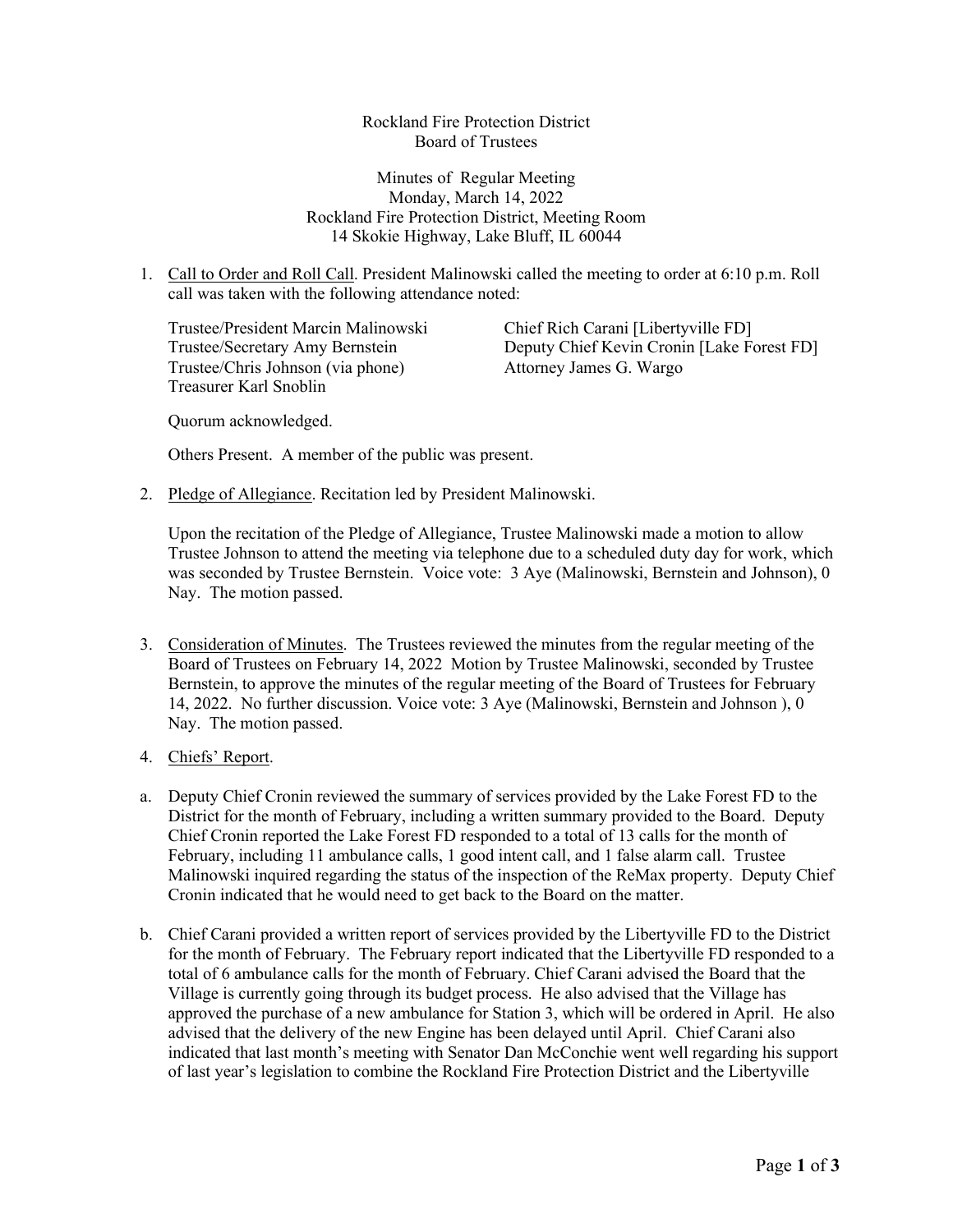Fire Protection District. The Senator indicated at the time of the vote he was not aware of the full impact of the legislation.

Trustee Johnson also congratulated Deputy Cronin on his upcoming retirement.

- 5. Public Comment. No public comment.
- 6. Attorney's Report. Attorney Wargo advised the Board on the new Statement of Economic Interests form and provided an overview of the new disclosures required under the form.
- 7. Treasurer's Report, February 2022. Trustee Malinowski presented the District's balance sheet as of January 31, 2022, which read as follows:

| LF Bank and $Trust - Checking$ | \$395,473.64 |
|--------------------------------|--------------|
| LF Bank and $Trust - Reserve$  | \$311,222.92 |
| Petty Cash                     | 112.49       |
| <b>TOTAL</b>                   | \$706,809.05 |

Treasurer Snoblin advised the Board that the District is currently in the 10<sup>th</sup> month of the fiscal year with 99% of revenues having been received. The fire service contract has been fully paid for the fiscal year. In addition, Treasurer Snoblin advised the Board that building operations is at 87% of budget, administration is at 63%, and legal is on budget.

No further discussion. Motion by Trustee Malinowski, seconded by Trustee Bernstein, to approve the Treasurer's Report as presented by Treasurer Snoblin. Roll call vote: 3 Aye (Malinowski, Bernstein, and Johnson), 0 Nay. The motion passed.

8. Review of Outstanding Invoices. The Board reviewed the list of outstanding invoices in the total amount of \$11,119.50.

Motion by Trustee Malinowski, seconded by Trustee Bernstein, to approve payment of invoices as presented in the amount of \$11,119.50. No further discussion. Roll call vote: 3 Aye (Malinowski, Bernstein, and Johnson), 0 Nay. The motion passed.

- 9. Intergovernmental Agreement for Facilities Sharing with Northern Illinois Police Alarm System (NIPAS). Attorney Wargo advised that he reached out to the attorney for NIPAS and has not heard back from him. Trustee Johnson also advised the Board that he was told by his contacts at NIPAS that they were waiting to hear back from their attorneys on the matter.
- 10. Performance Analysis Update. Trustee Johnson had no update on the performance analysis.
- 11. Lease or sale of the Rockland FD Building. Trustee Malinowski combined agenda items 11 and 12 and advised that he had nothing new to report on the lease or sale. He did advise that he heard back from Mike Cullian from IDOT regarding the status of the roadway improvements project. He also advised that IDOT is attempting to schedule an inspection of the fire station for appraisal purposes.
- 12. Board discussion/update regarding IDOT improvements. Trustee Malinowski combined Agenda Item 12 with Item 11 above.